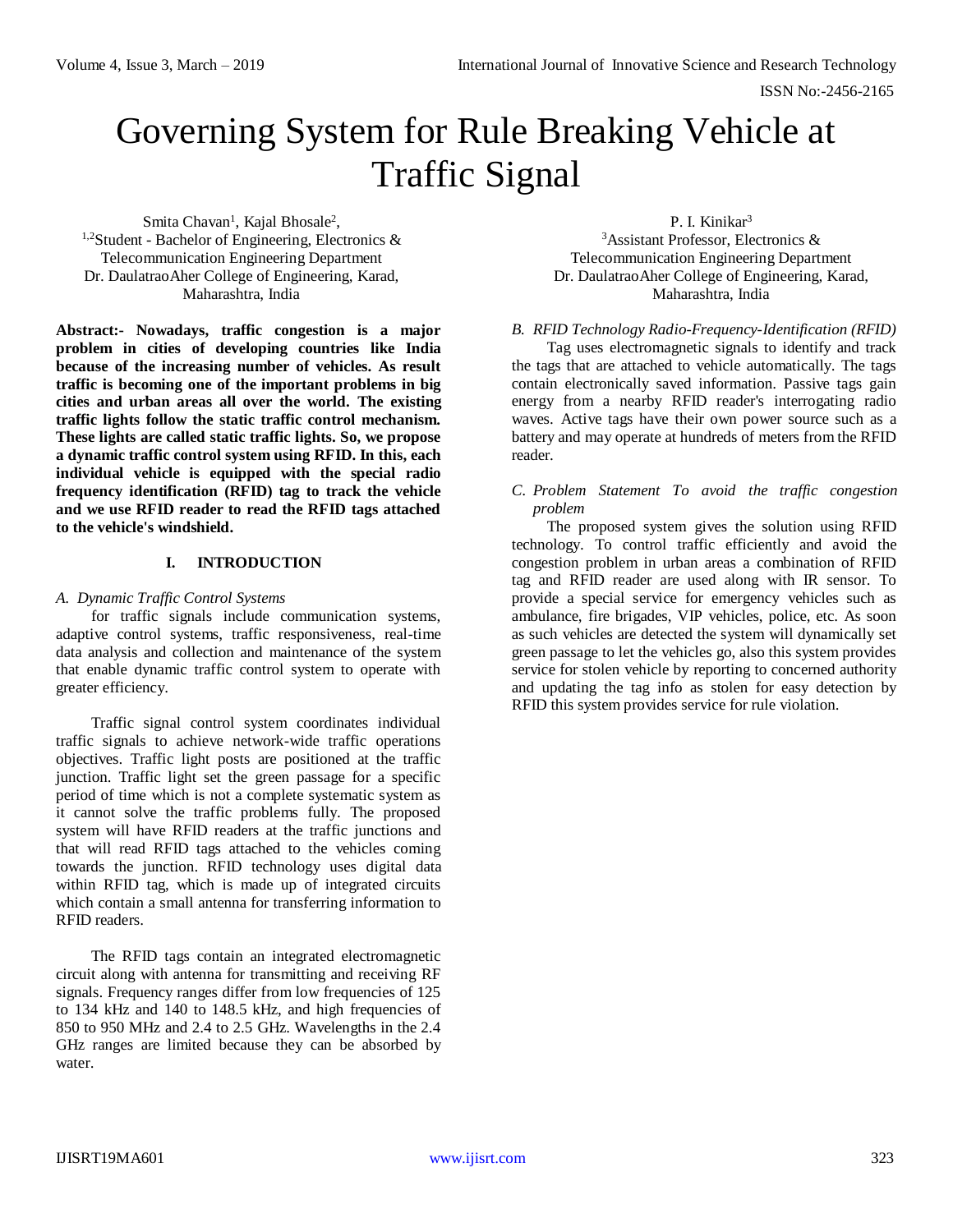## **II. BLOCK DIAGRAM**



Fig 1:- Block Diagram of Proposed System

## *Block Diagram Description*

#### *A. RFID Tag*

A Radio-frequency identification tag also called as interrogates that uses electromagnetic signals to automatically identify and tags equipped to vehicles. The RF energy from the reader is collected by the RFID tag and used to power up the microchip. This tag is associated with every object and in this case we are associating the tags with the vehicles so as to provide better services.

#### *B. RFID Reader*

A radio frequency identification reader is a device used to read information from an RFID tag, which is used to track individual objects. Radio waves are used to transfer data from the RFID tag to a RFID reader. To control the traffic the RFID readers will be linked to Arduino Microcontroller. The RFID readers will be allocated time in round robin fashion and reader reads more number of tags that lane will be set as green passage by the Arduino Microcontroller. Then microcontroller will continuously transmit the information to central database.

## *C. Microcontroller*

This microcontroller is used for processing and setting the green passage signal depending upon the count. The microcontroller is mainly used for manipulating the signals depending on the count of vehicles.

#### *D. IR Senor*

The IR Sensor is a proximity sensor. It is used for detecting the collisions. The module consists of an IR emitter and receiver. The IR receiver always detects an emitted IR signal. The output of sensor is high whenever the IR frequency is low. It gives a digital output. IR sensors are used for counting the number of vehicles based on proximity of vehicle.

#### *E. Central Processing System*

The central database is used for storing the vehicles RFID tag that passes through the traffic junctions. The stolen vehicle's RFID tag will be registered at the central database if the match is found then the software send message to the owner and police station.